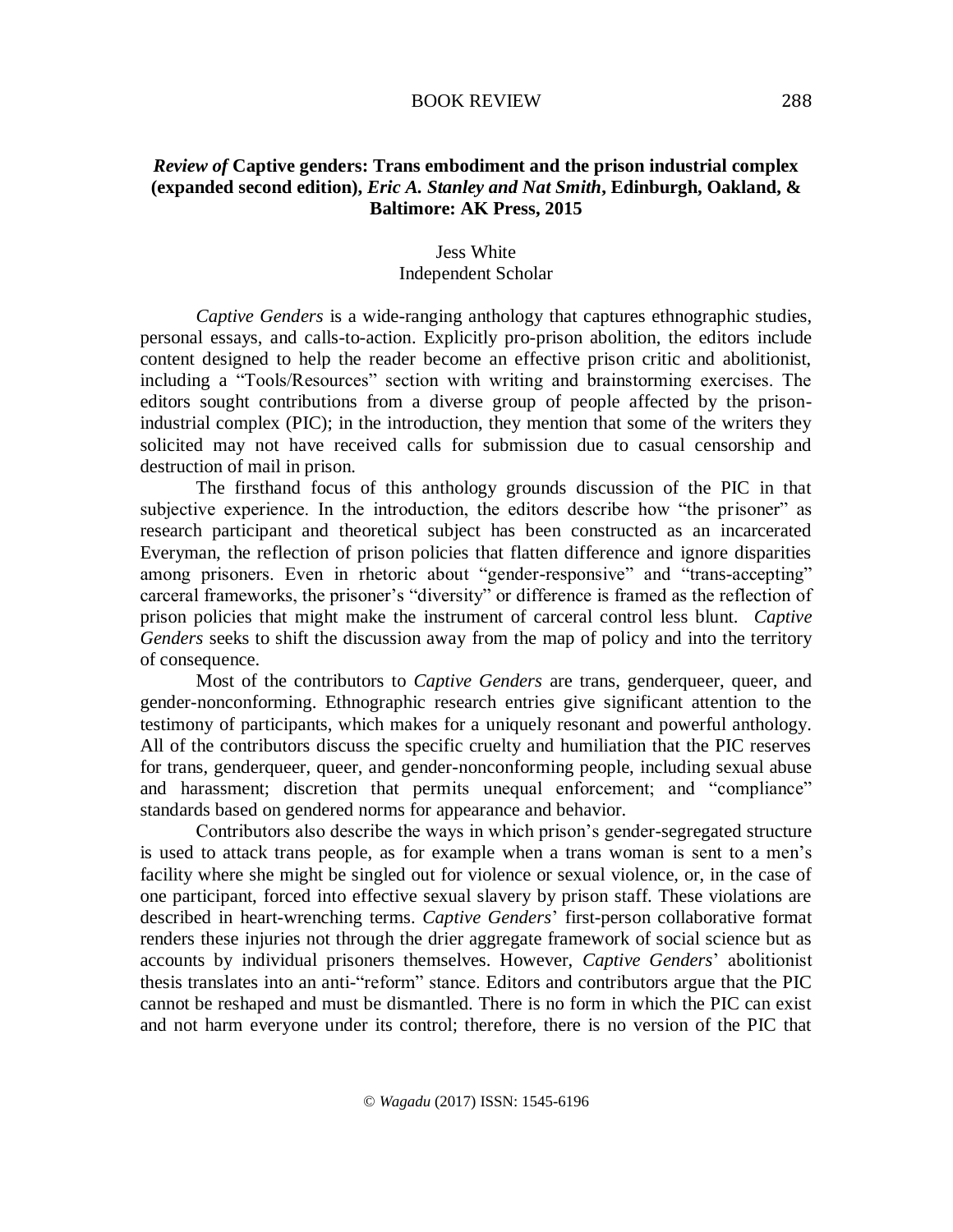does not harm trans, genderqueer, queer, and gender-nonconforming prisoners, whether due to their marginalized statuss or simply because they are prisoners.

This collection is most incisive when it indicts solutions as well as problems. Contributors describe straightforward homophobia and transphobia within the prison system, including verbal and physical abuse by staff. Contributors are no less critical of superficial "accommodations" – such as access to Hormone Replacement Therapy on a rationed basis, or "gender-responsive" facilities ostensibly intended to recognize the specific needs of women, trans, queer, genderqueer or gender-nonconforming inmates. The authors point out that "acceptance" on these terms is typically degrading and dehumanizing, e.g. "changes in the matrix" that might allow a trans male prisoner the extreme liberty of purchasing an exorbitantly-priced pair of boxer shorts, even though he must use funds earned at a prison job paying less than a dollar an hour.

*Captive Genders* contends that these are not simply failed or insufficient relief. They are, themselves, outrageous incursions on prisoner dignity and autonomy, and they serve as a means for the PIC to extend itself. Superficially progressive policies do not represent transformative improvement, even though they may remove some aspects of the explicit or effective criminalization these prisoners face due to their status. They comprise an elaboration and inevitable intensification of the PIC's system of control. They represent a more effective incarceration of trans, genderqueer, queer, and gendernonconforming prisoners, not an end to the inherently degrading and dehumanizing condition of imprisonment. Contributors also argue convincingly that "genderresponsive" policies are often used as a rationale for building more prisons. For example, a "gender-responsive" initiative in a state prison system might translate to allocating extra public funds to construct a new maternity unit on the grounds of a women's correctional facility.

Some contributors and participants also highlight the pitfalls of "responsive" policies in practice, arguing that in prison, recognition often translates to discrimination. Participants in Lori Girschick's study for her paper, "Out of Compliance: Masculine-Identified People in Women's Prisons" were asked whether they approved of "segregation," or protective separation of marginalized prisoners from the general population. They unanimously rejected it. Girshick also describes a "butch wing" in a Virginia women's prison: administrators separated out gender-nonconforming, butch, and trans masculine prisoners solely for the purpose of stigmatizing them. In other words, prisoners experienced no practical difference between punitive isolation and supportive isolation.Separate recognition can also make prisoners more vulnerable in a system where guards perpetrated transphobic and homophobic abuse with impunity. Consolidating marginalized prisoners gave staff "complete access" and sanctioned abuse. This administrative "solution" could even potentially remove prisoners from some supervisory and surveillance protections in the general facility system, as well as from resources like education and work opportunities.

I was impressed by the extent to which the editors and contributors pursued a parallel analysis of the controlling, dehumanizing social structures of gender assignment and enforcement. Captive Genders takes an equally abolitionist stance towards coercive